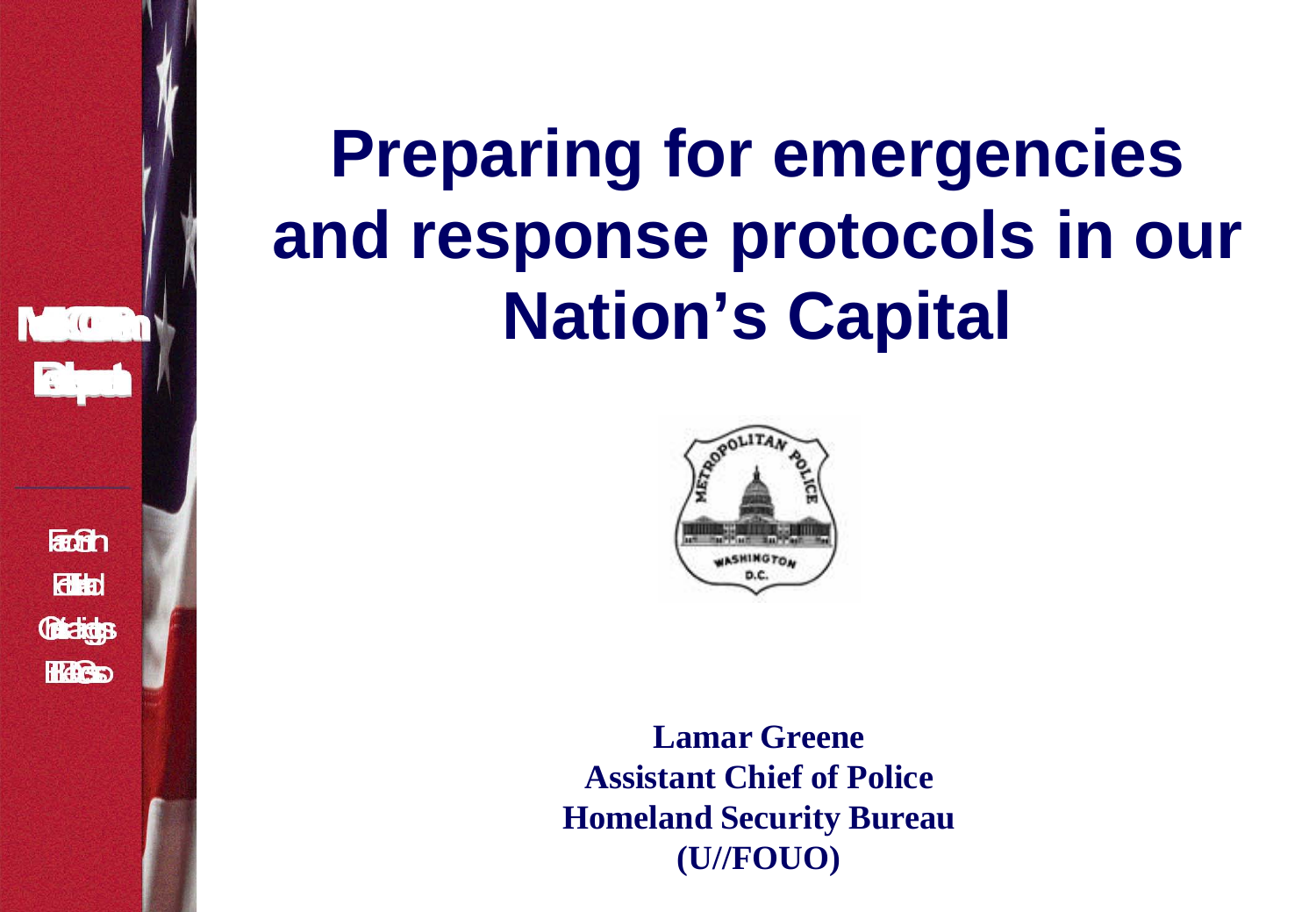# District Response Plan

In emergency situations that affect public safety, law enforcement will be among the first responding agencies. In the District of Columbia, residents, businesses and visitors depend on the Metropolitan Police Department (MPD) to ensure the protection of life and property. The MPD responds to all threats to public safety occurring within the city, while simultaneously providing basic police services in neighborhoods. It is essential that MPD be prepared to maximize resources and capabilities, to ensure that critical tasks are undertaken efficiently and effectively when a major threat to public safety exists.

**Fach** 

**Filted** 

**Gridge** 

**HAC.**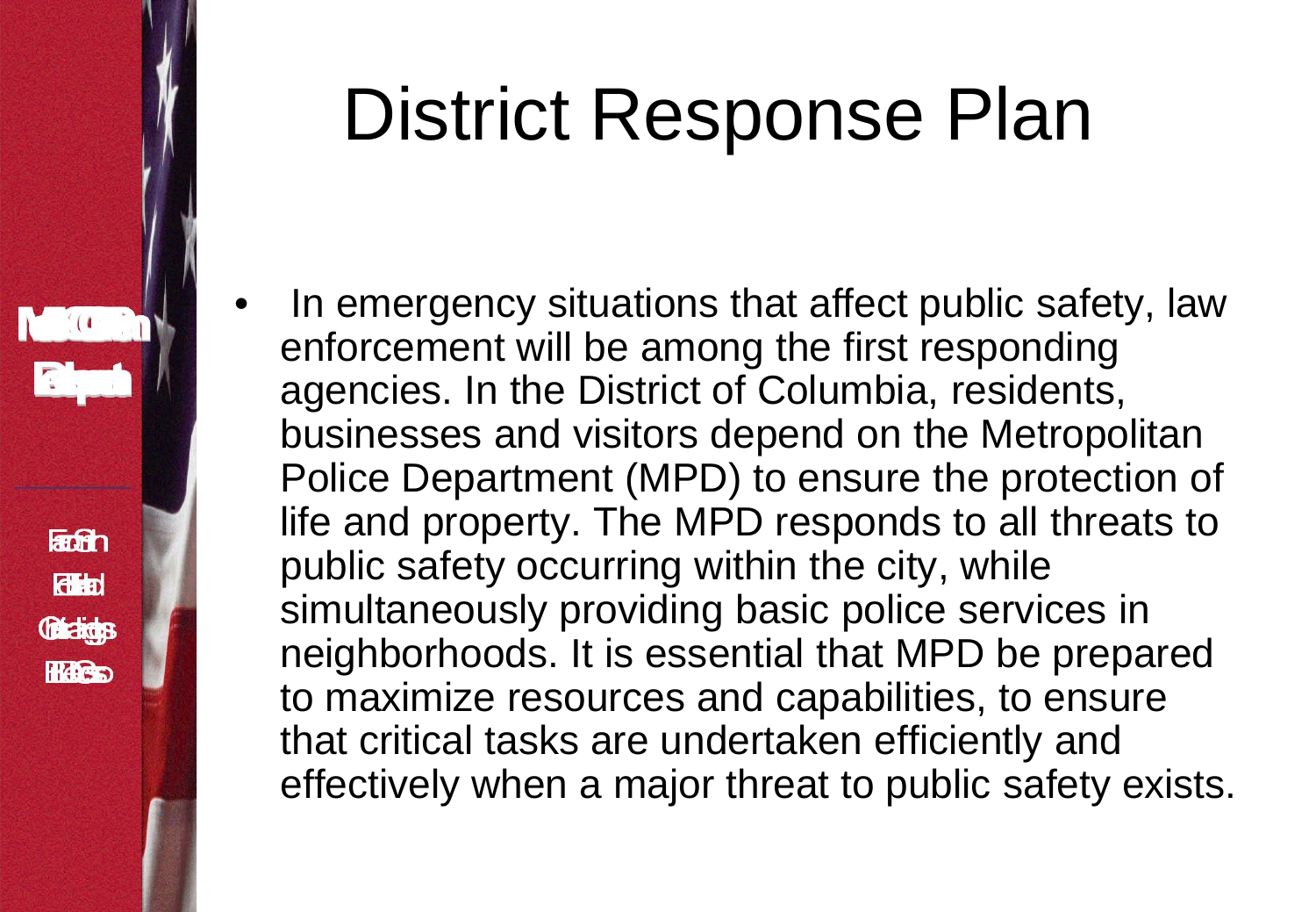# $\begin{bmatrix} 1 & 0 \\ 0 & 1 \end{bmatrix}$ **Fach Filted** Grades **HAC.**

# Personal Preparedness – Get informed!

### • **DC Police Alert/Alert DC?**

DC Police Alert enables the Metropolitan Police Department (MPD) to notify you quickly about crimes in your neighborhood that may affect you, your home or your business. Also provides test notification during major emergencies or crises.

• With DC Police Alert, the MPD can send emergency alerts, notifications and updates to your cell phone, pager, BlackBerry, PDA and/or e-mail account. All you have to do is sign up at [https://textalert.ema.dc.gov/register.php.](https://textalert.ema.dc.gov/register.php)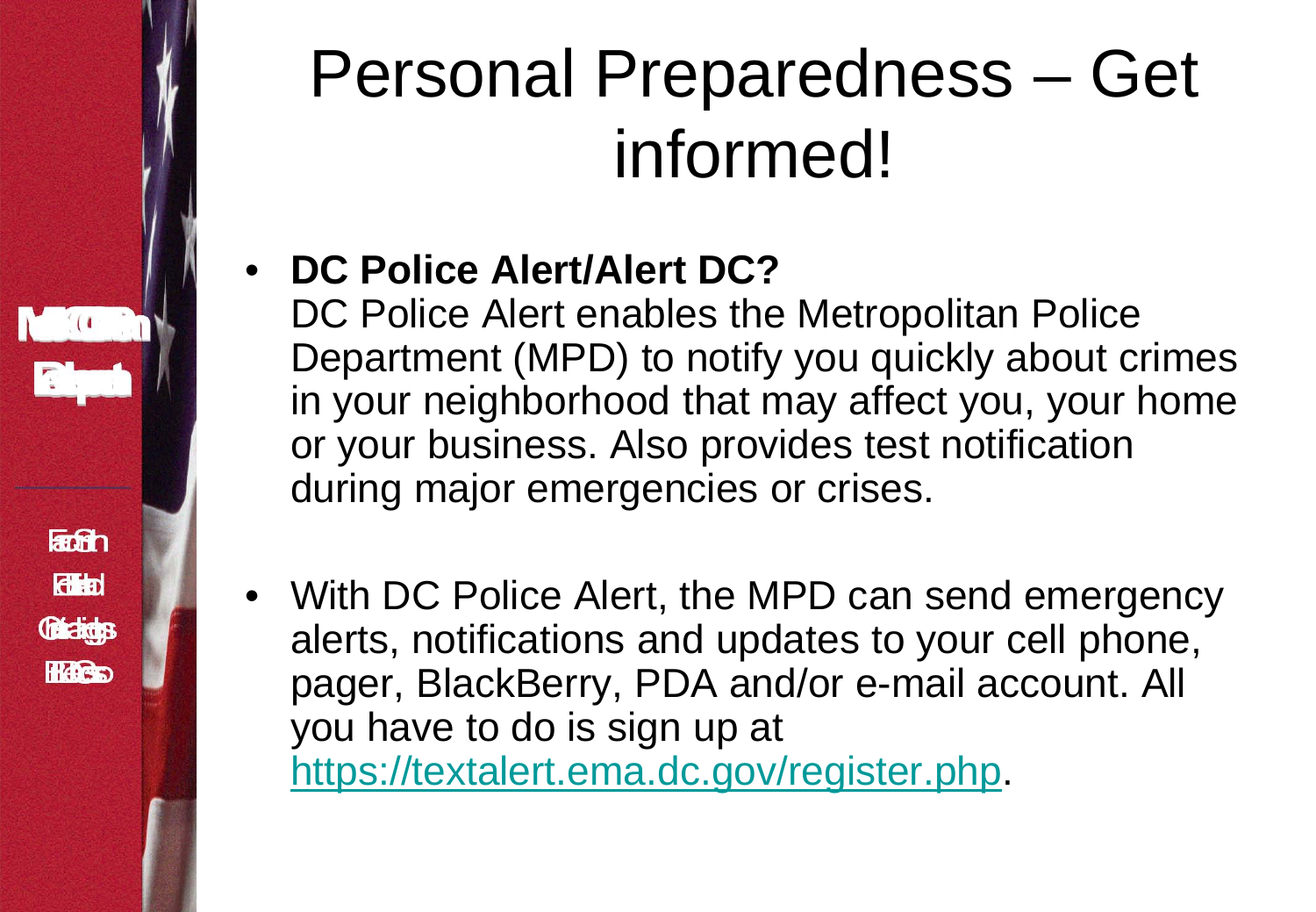# Get Informed

[Alerts](http:///): The first thing you need during an emergency is reliable information[.](http://eic.rrc.dc.gov/eic/cwp/view.asp?a=1272&q=568032&cat=1)

 $\mathcal{L} = \{(\mathbf{t} \mid \mathbf{t})$ 

Fash

**Rita** 

Grades

**HAC** 

- [Web:](http:///) Add 72 hours.dc.gov to your "Favorites" so you can quickly access valuable information during or after an emergency.
- [TV](http://eic.rrc.dc.gov/eic/cwp/view.asp?a=1272&q=568039&cat=1): Tune in to Cable Channels 13, 16, or your local news station to receive updates[.](http://eic.rrc.dc.gov/eic/cwp/view.asp?a=1272&q=568046&cat=1) [Radio](http://eic.rrc.dc.gov/eic/cwp/view.asp?a=1272&q=568046&cat=1): Radio stations will broadcast official information and instructions from the District government.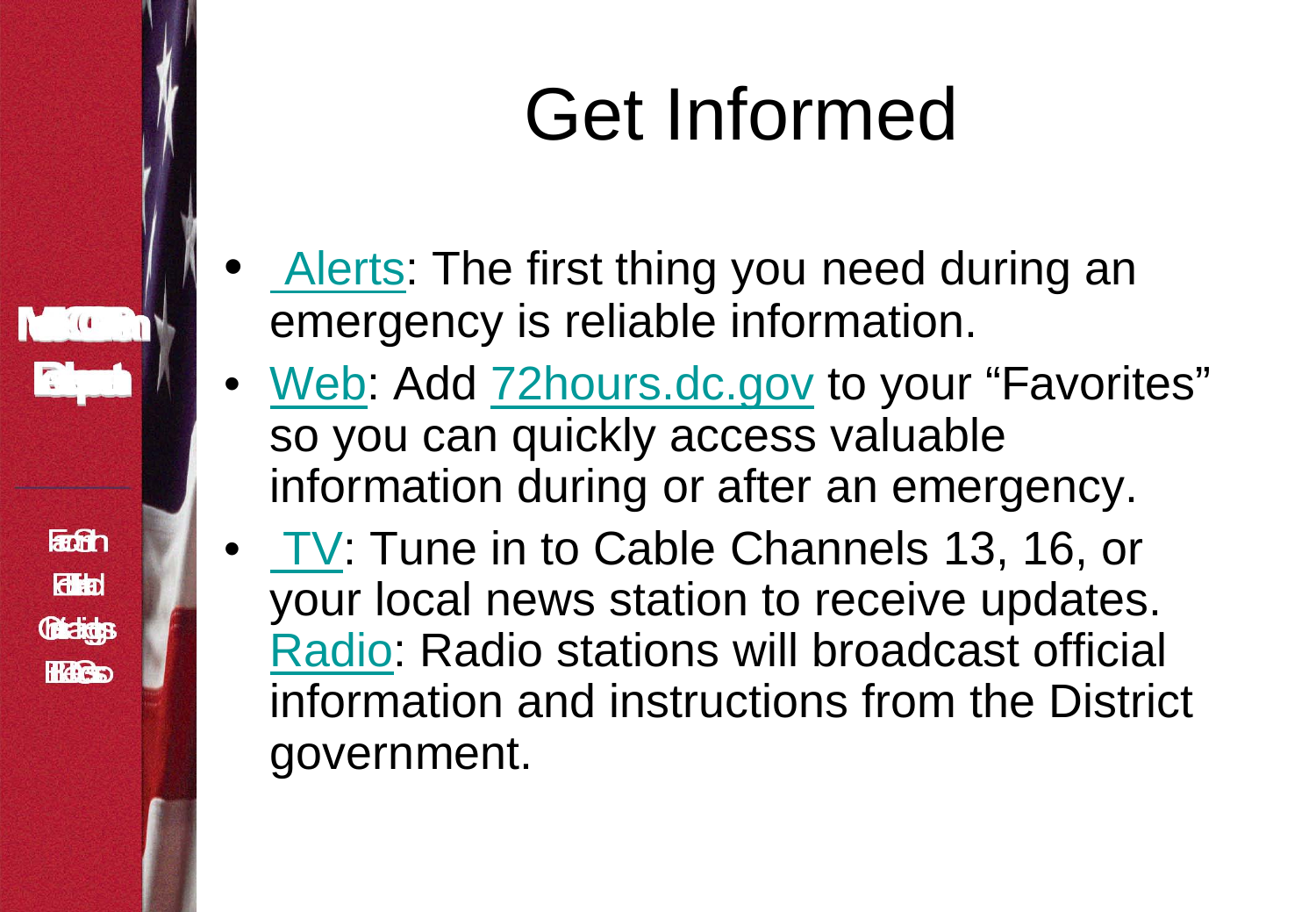# Make a plan

• Hold a family/company meeting and develop an emergency plan. As your business may already have a plan – be familiar with it.

 $\mathbb{C}(\mathbb{C}^n)$ 

**Fach** 

**Filted** 

**Gridge** 

**HAC** 

- Draw a floor plan of your home/office and mark two escape routes from each room.
- Learn how and when to turn off utilities (water, gas, and electricity) at main switches.
- Create your own emergency plan for your family at [http://makeaplan.dc.gov.](http://makeaplan.dc.gov/)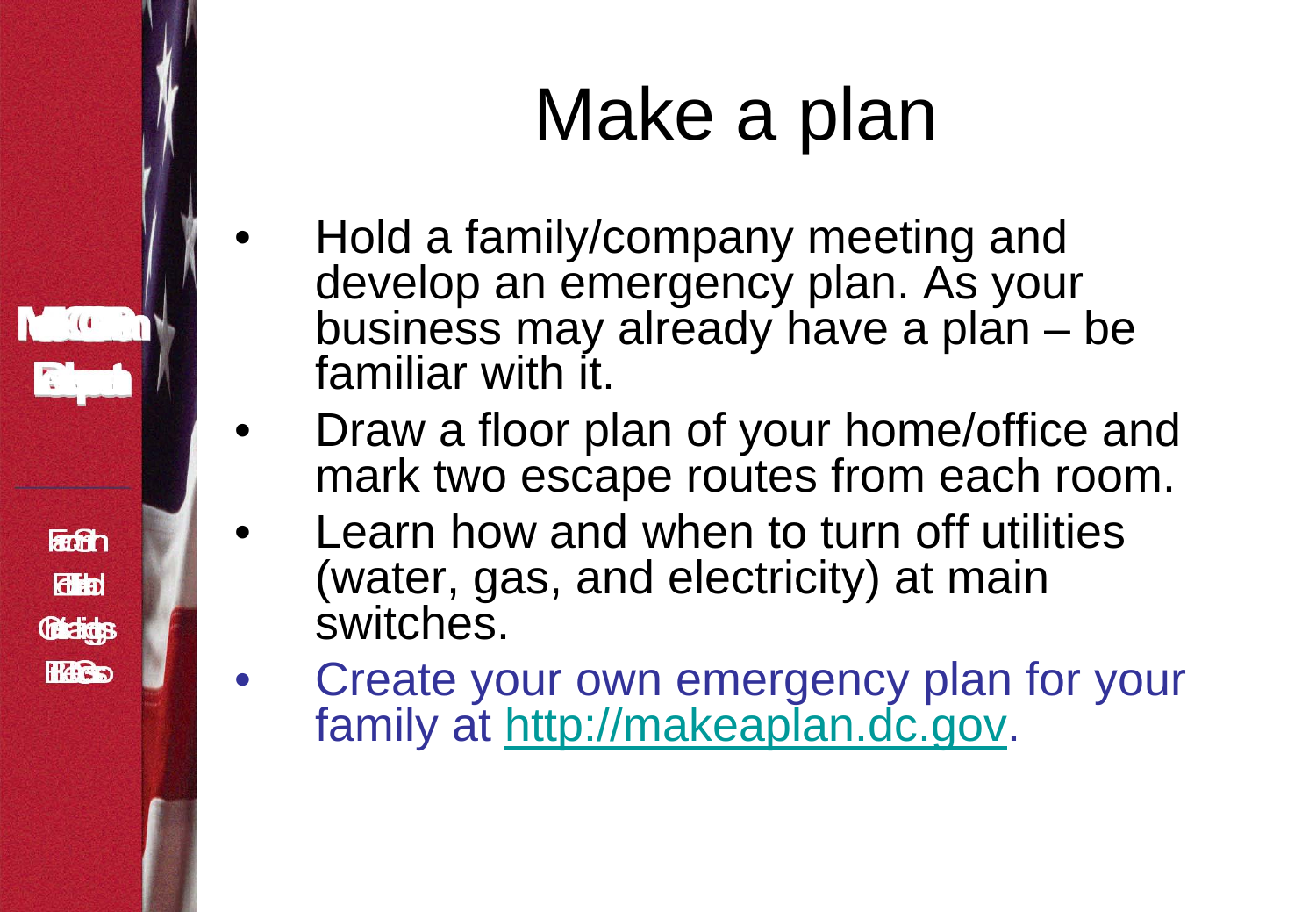

# **Evacuation**

- In some emergencies, you may be told to evacuate your home/business or neighborhood. Officials will tell you when to evacuate and what routes are open.
- **Evacuation by Walking**
- Evacuation by Car or Other Vehicle
- 19 primary evacuation routes out of the city.
- They are clearly marked with signs directing motorists to the Capital Beltway (I-495) and beyond.
- During an emergency, stay tuned to your local emergency station Radio station (1650 AM)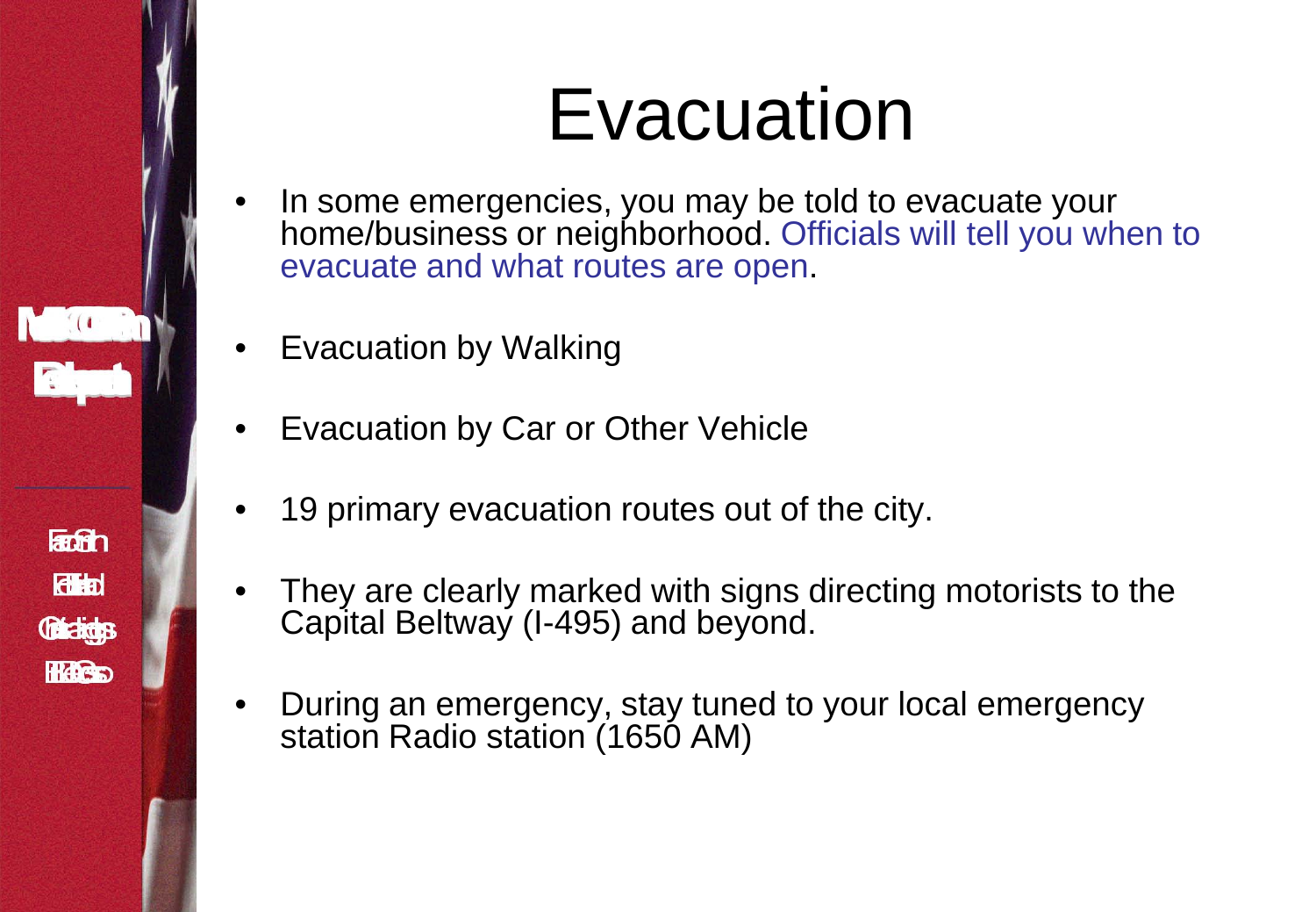# Shelter in Place

It is more dangerous to be outside in some types of emergencies. In these emergencies, the best, safest response is to "shelter in place." This means staying inside a safe building—your house, workplace, school, or other building—or entering a nearby building and seeking cover.

#### **If you are asked to shelter in place**

 $\mathcal{L} = \{(\mathbf{t}, \mathbf{t})\}$ 

**Forth** 

**Rita** 

**Gradge** 

**HACS** 

- Shelter in a room with the fewest doors and/or windows possible. Ideally choose a room that has just one door and at least 10 square feet per person.
- **Seal doors, windows and fireplaces**
- If the emergency is airborne (such as a disease, chemical release, or radiation) turn off ventilation and hot air heating systems (radiator heat may remain on).
- **Keep at least one phone line open for emergency calls.**
- Stay tuned to your radio or television, or scan official websites for information and updates.
- Use your [Emergency Go Kit](http://eic.rrc.dc.gov/eic/cwp/view.asp?a=1272&q=568081&cat=3).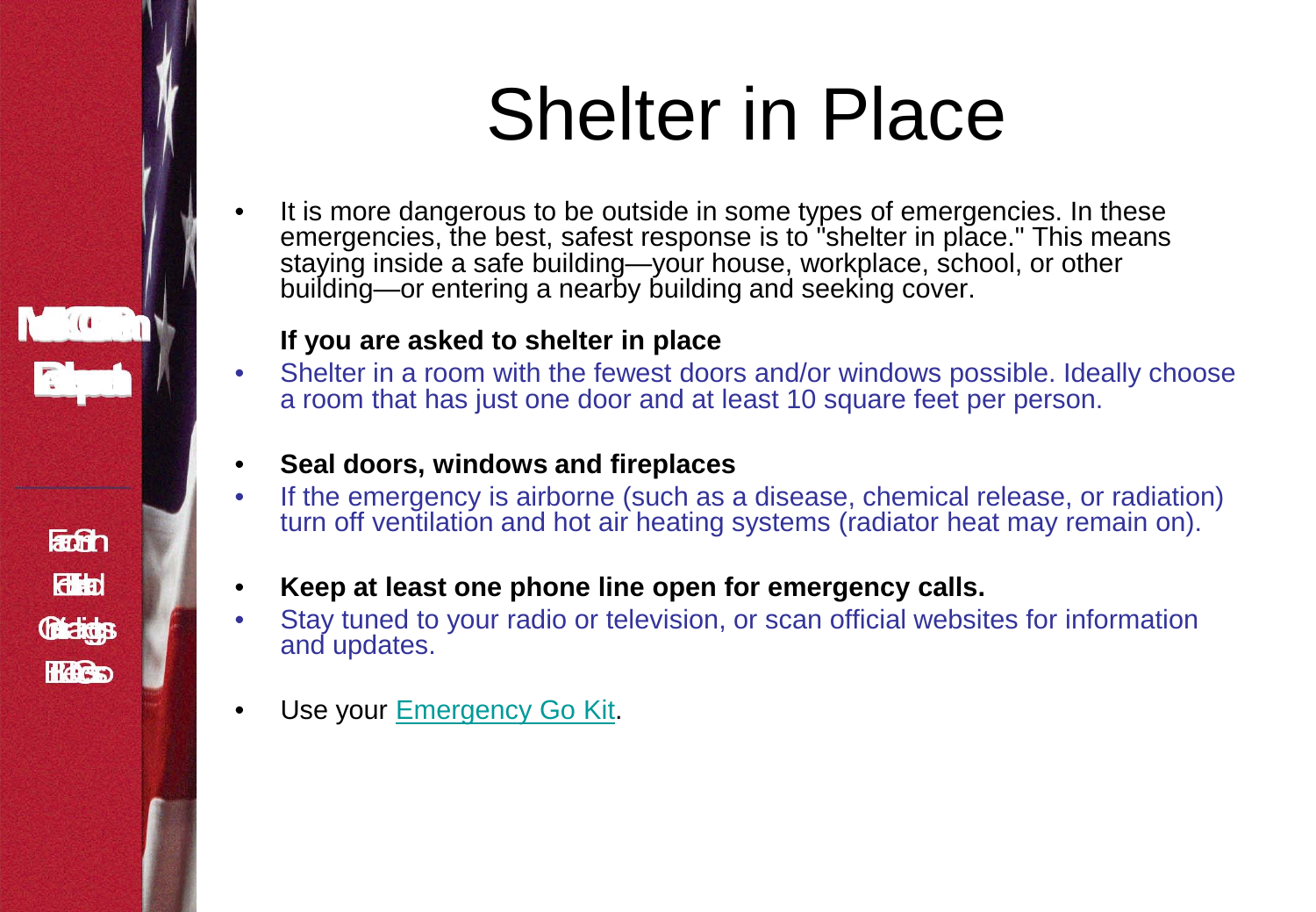

**Footh** 

**Rita** 

Gridge

Heles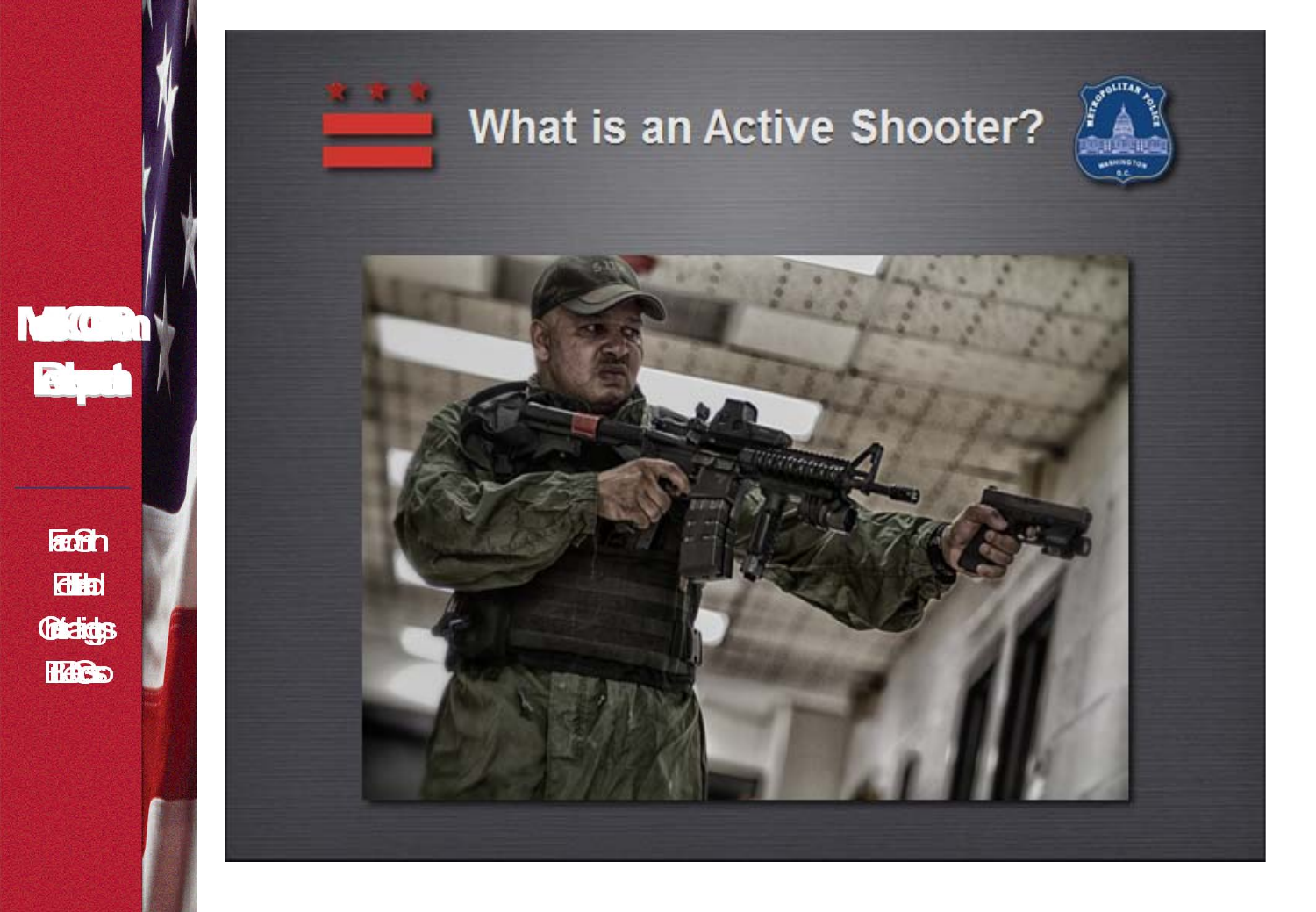

One or more subjects who participate in a random or systematic shooting spree, or other acts of violence capable of causing mass casualties.

The overriding objective of the Active Shooter would appear to be that of mass murder rather than other criminal conduct.

**Factory Rita Gridge HACS** 

 $\mathbf{I} = \mathbf{I}(\mathbf{I} \in \mathbb{R})$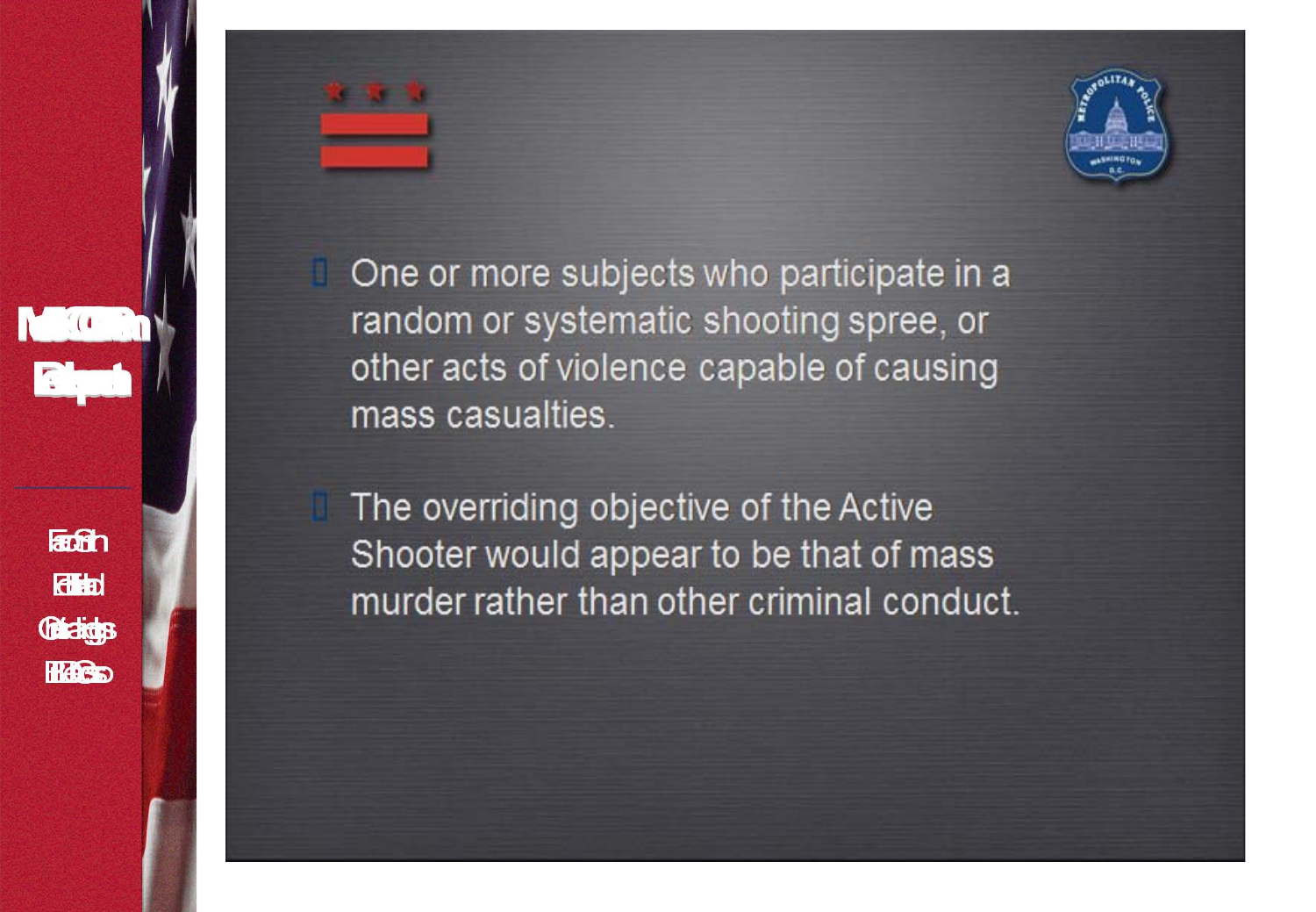

#### **In a study of 35 active shooter events during 2012\*:**

57% of the attackers were insiders (known)

 $\mathcal{L}(\mathbf{C})$ 

**Forth** 

**Rita** 

**Gridge** 

HACO

- 37% of attacks were over in under 5 minutes while the average attack was 12 minutes
- 71% of the victims initially targeted were the focus of the perceived injustice
- 74% of the attackers entered through the main entrance
- 51% of attacks occurred in the workplace *\*per John Nicoletti, Ph.D. (Nicoletti-Flater Associates)*

#### **Aaron Alexis/Navy Yard Shooting:**

- Insider/Known
- First 10 victims killed in under 6 minutes *(all 12 under 22 minutes)*
- *69 minutes from first shots fired by Alexis to final shots that ended threat.*
- Thought the government was doing microwave project on him.
- Entered through the main entrance.
- Workplace setting.

**\*\*\* LAW ENFORCEMENT SENSITIVE – FOR OFFICIAL USE ONLY \*\*\***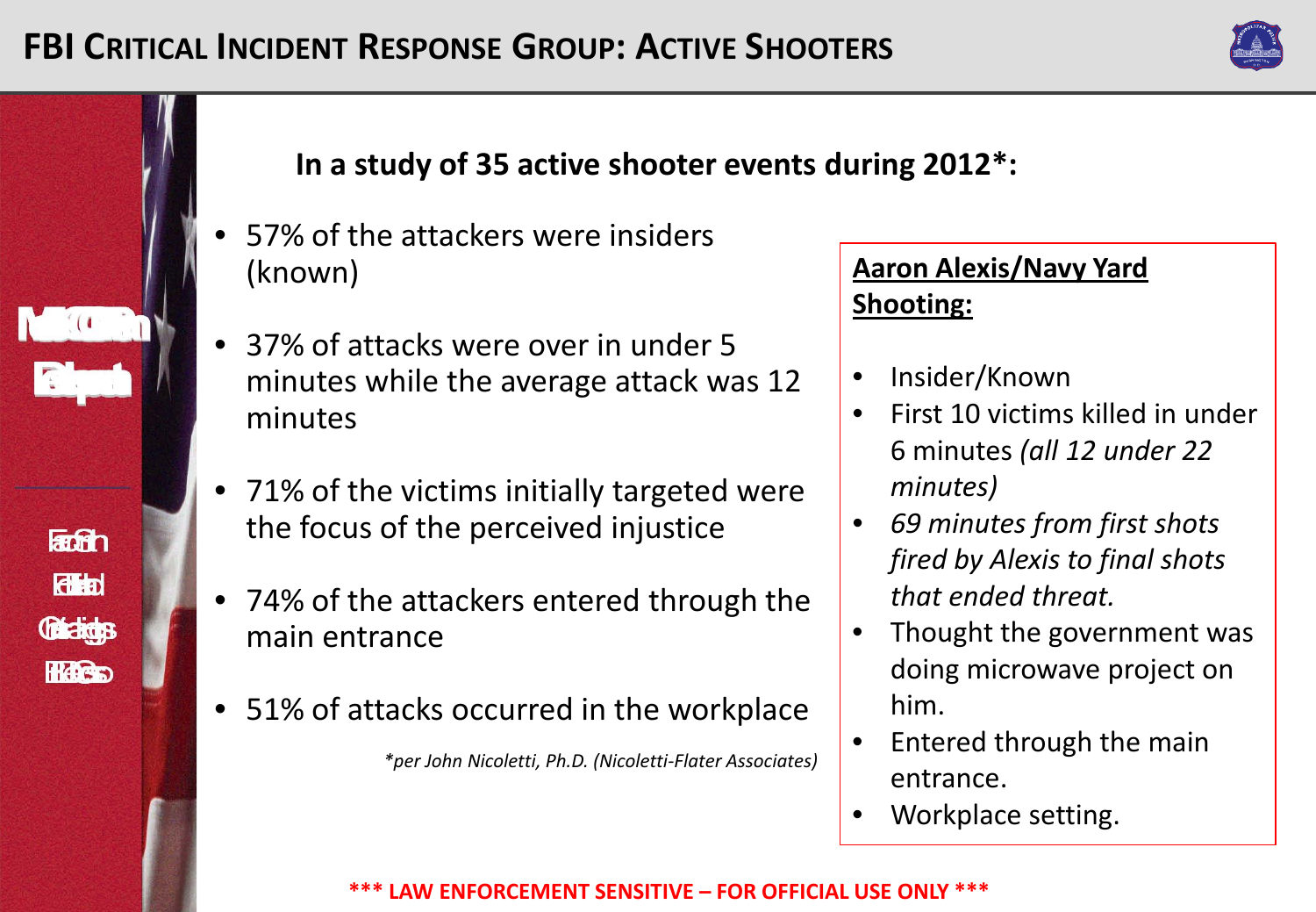

**Footh** 

dia

Grandy

HACO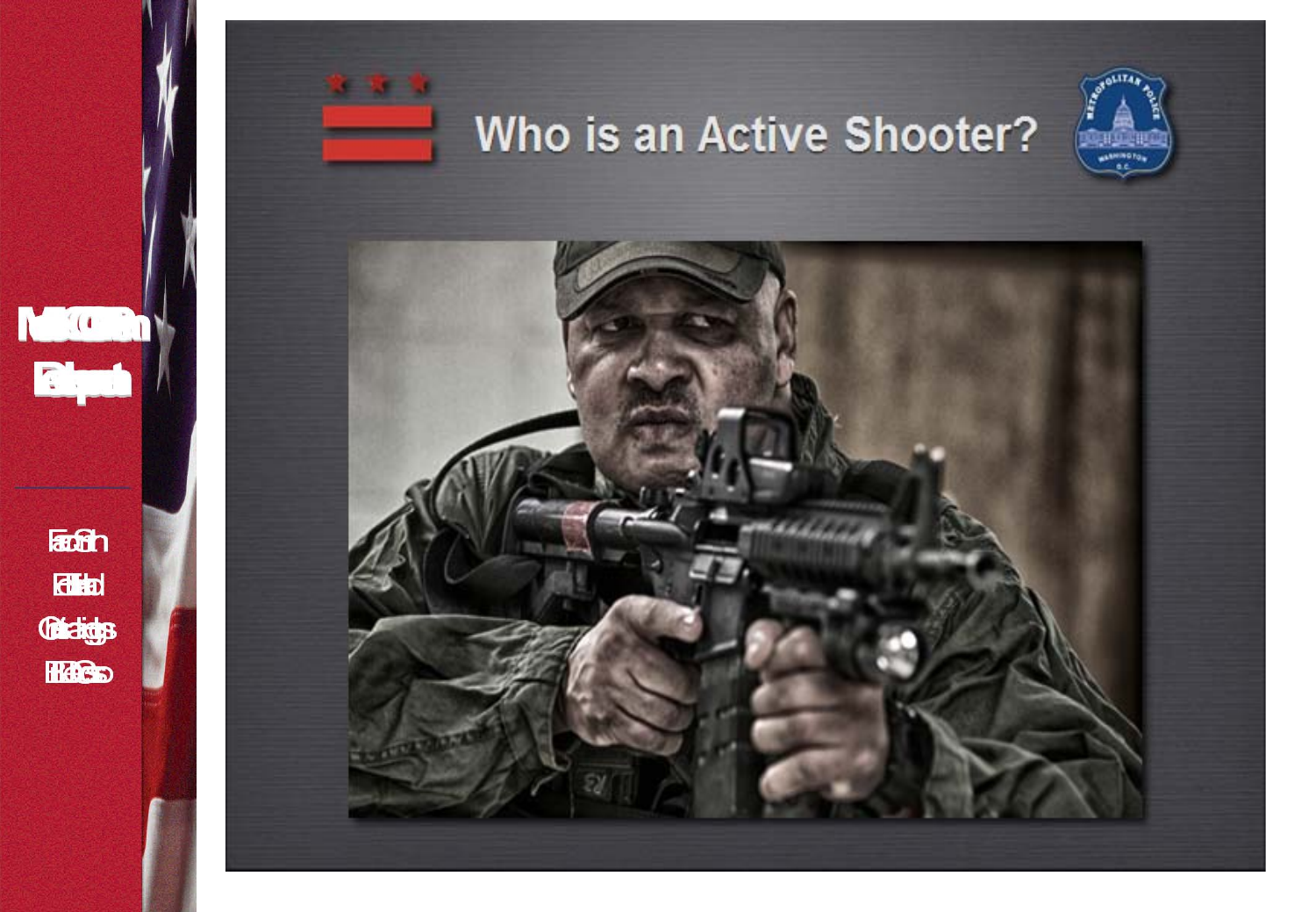

**NEGO NE** 

R



#### May be a "lone wolf"

n

H

May be a domestic terrorist

May be an international terrorist

May be your neighbor

May be your co-worker

May be ? There is no firm profile of An Active Shooter.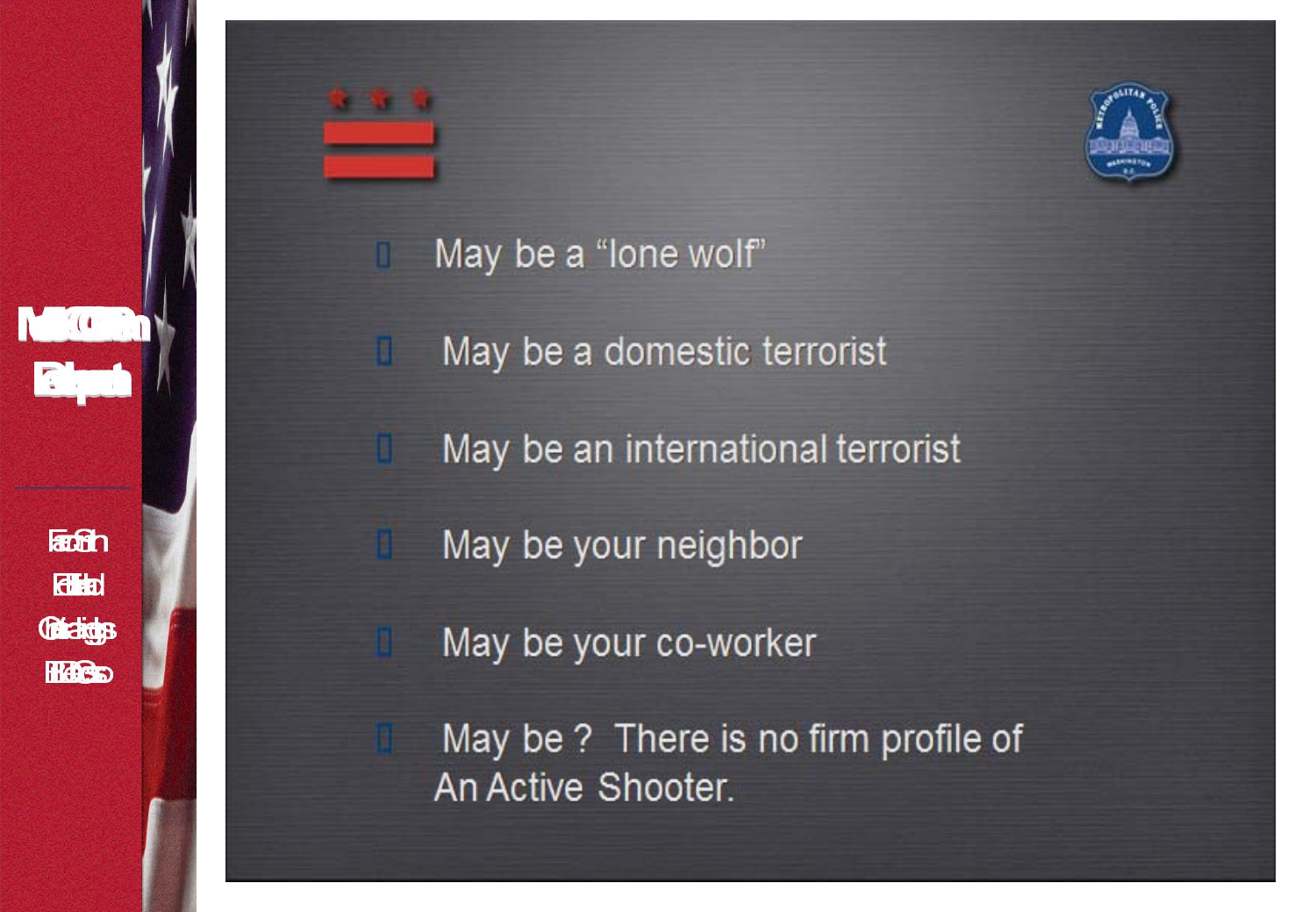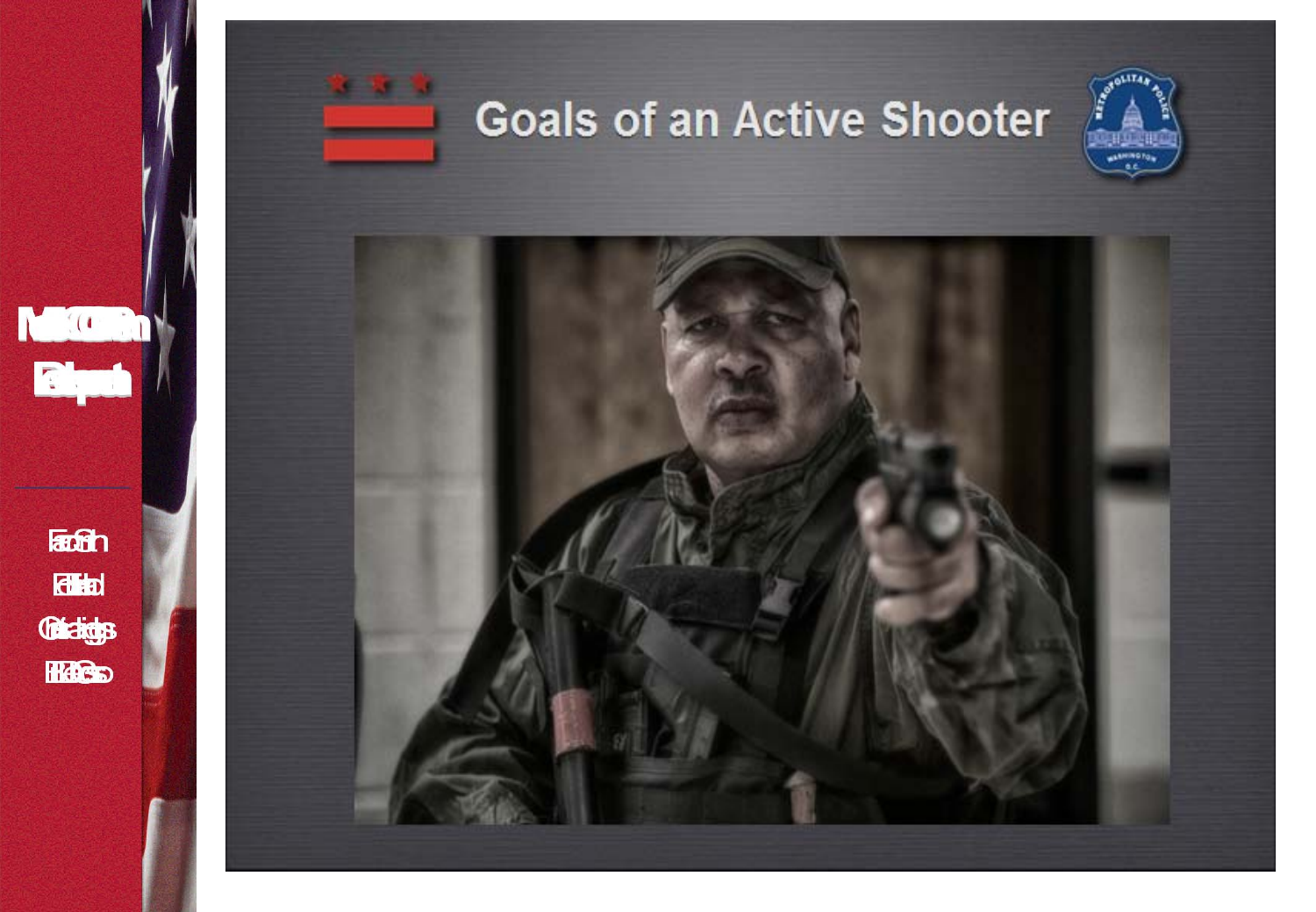### **Historical Events**



Washington, DC Holocaust Museum (2009) killed 1 security guard; shooter shot by another security guard (James Von Brunn)

Washington, DC Family Research Council (2012) shot a front desk employee in the arm who struggled with the shooter and disarmed him (Floyd Corkins)

Washington, DC Washington Navy Yard (2013) killed 12; 3 wounded (Aaron Alexis)

**Factory** 

**Rita** 

**Gradge** 

**HACS**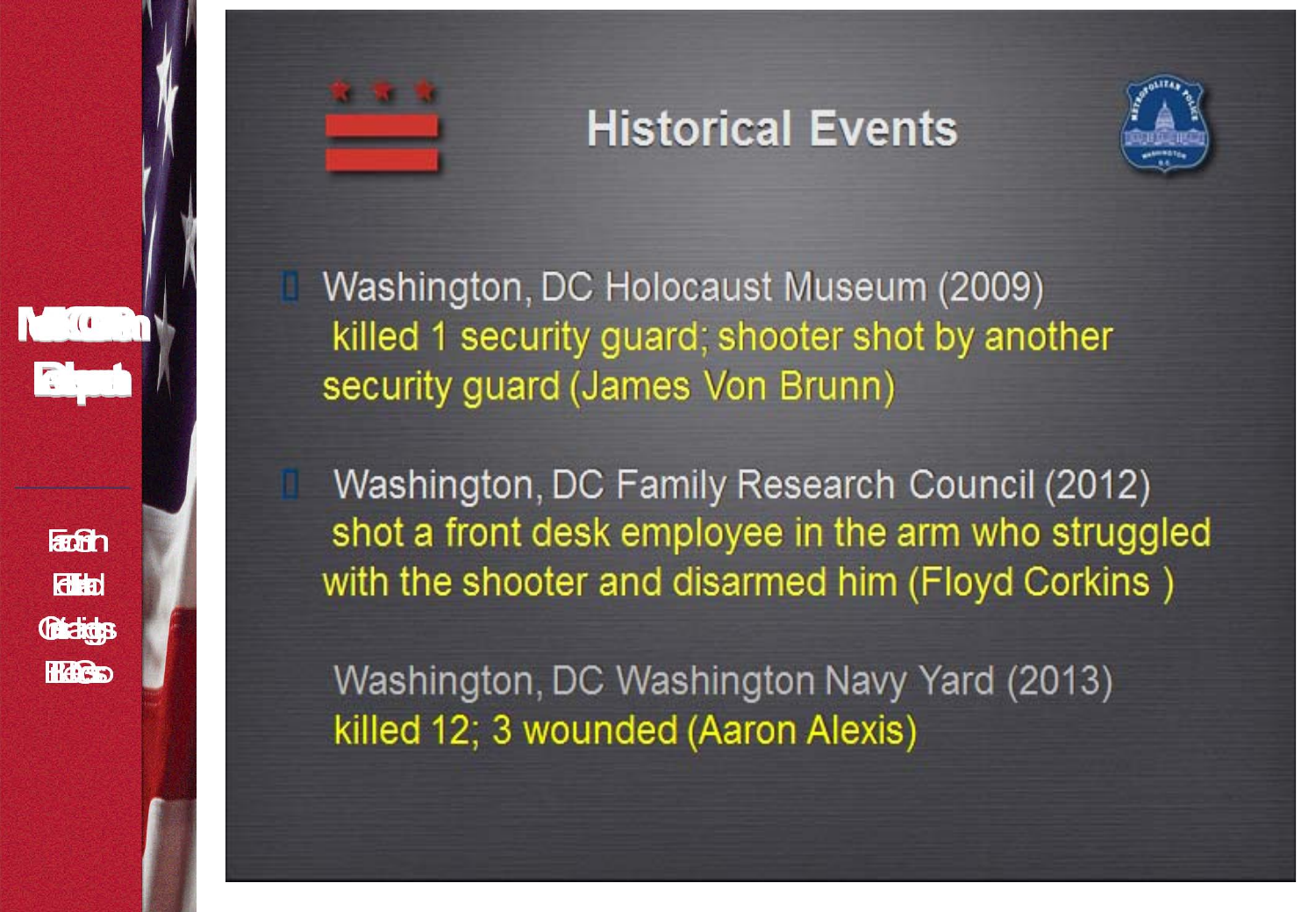### **Preparation**



Conduct a realistic security assessment To determine your facility's vulnerability to an active shooter.

 $\mathcal{L} = \{(\mathbf{t}^{\top})\}$ 

**Factory** 

**Rita** 

**Gridge** 

**HAC** 

Identify multiple evacuation routes and practice under various conditions.

Ensure evacuation routes account for individuals with special needs and disabilities.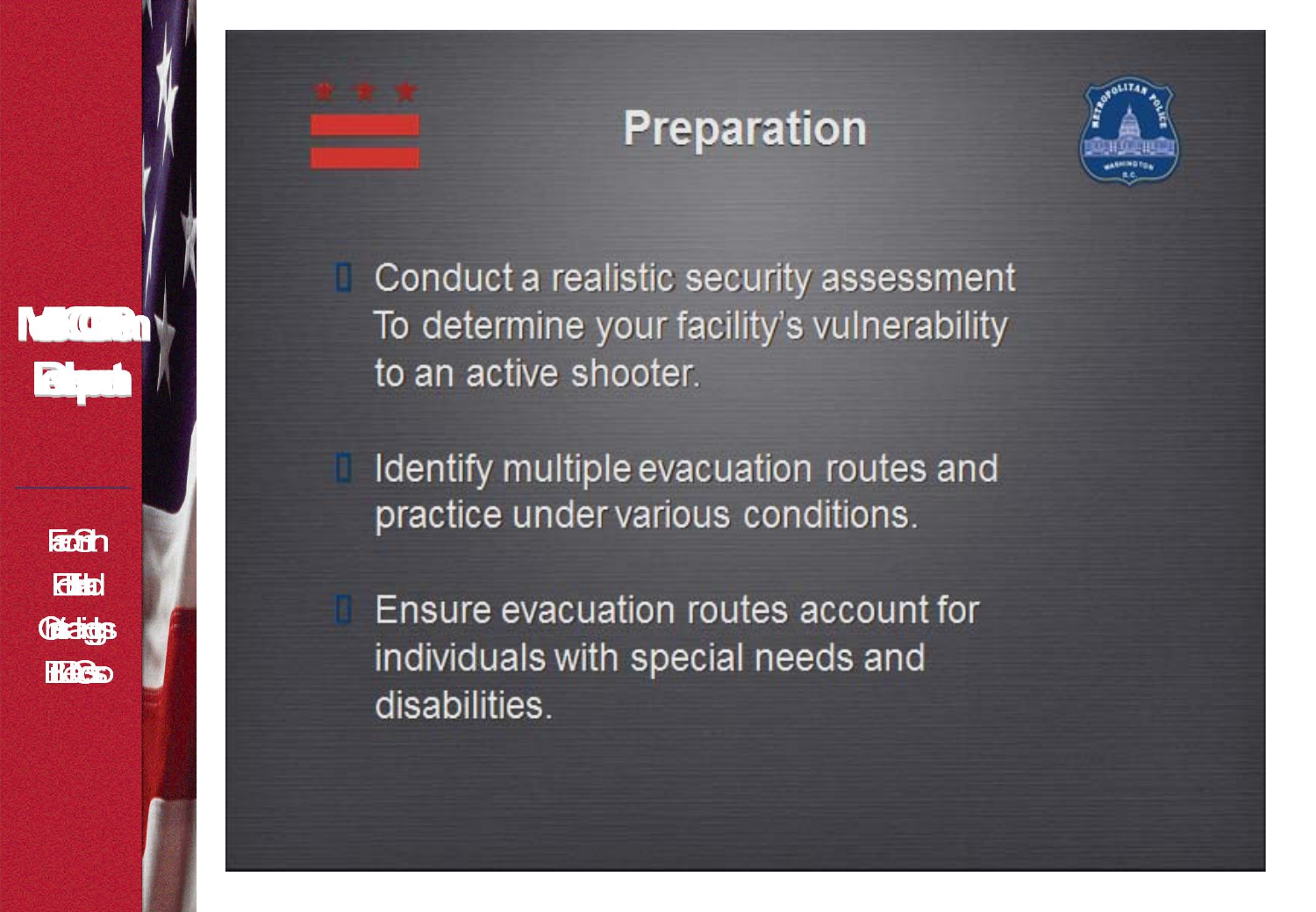

### **Preparation Continued**



Designate shelter areas with thick walls, solid doors with locks, minimal windows, communications devices and first aid kits.

Incorporate active shooter drills into Your emergency preparedness procedures.

Internal Referral Policy for troubled employees or students: EAP, School Counselors, Clergy, Law Enforcement.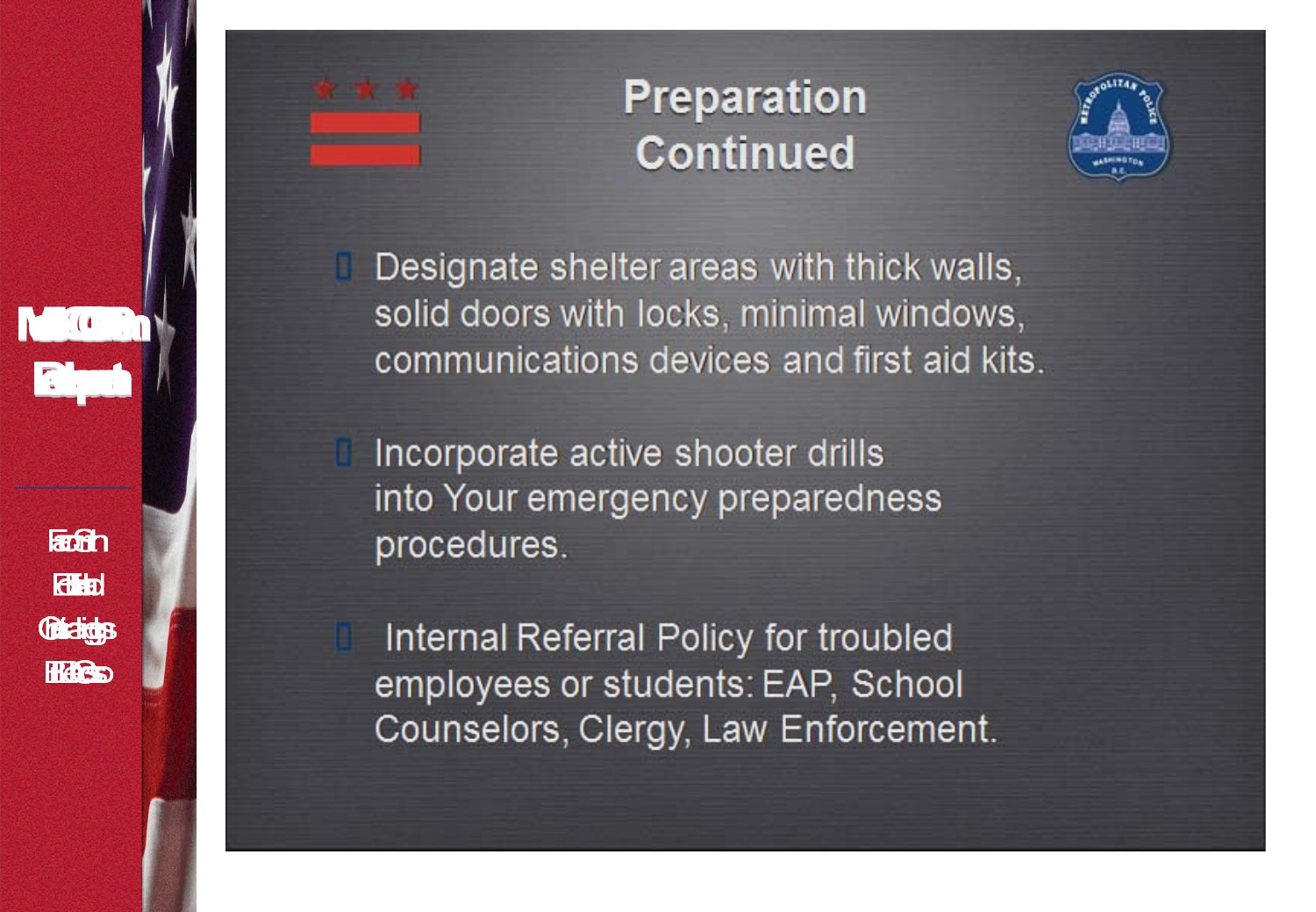

### **ACTION** What do I do?



Quick assessment

Decision n

Take action

Three options

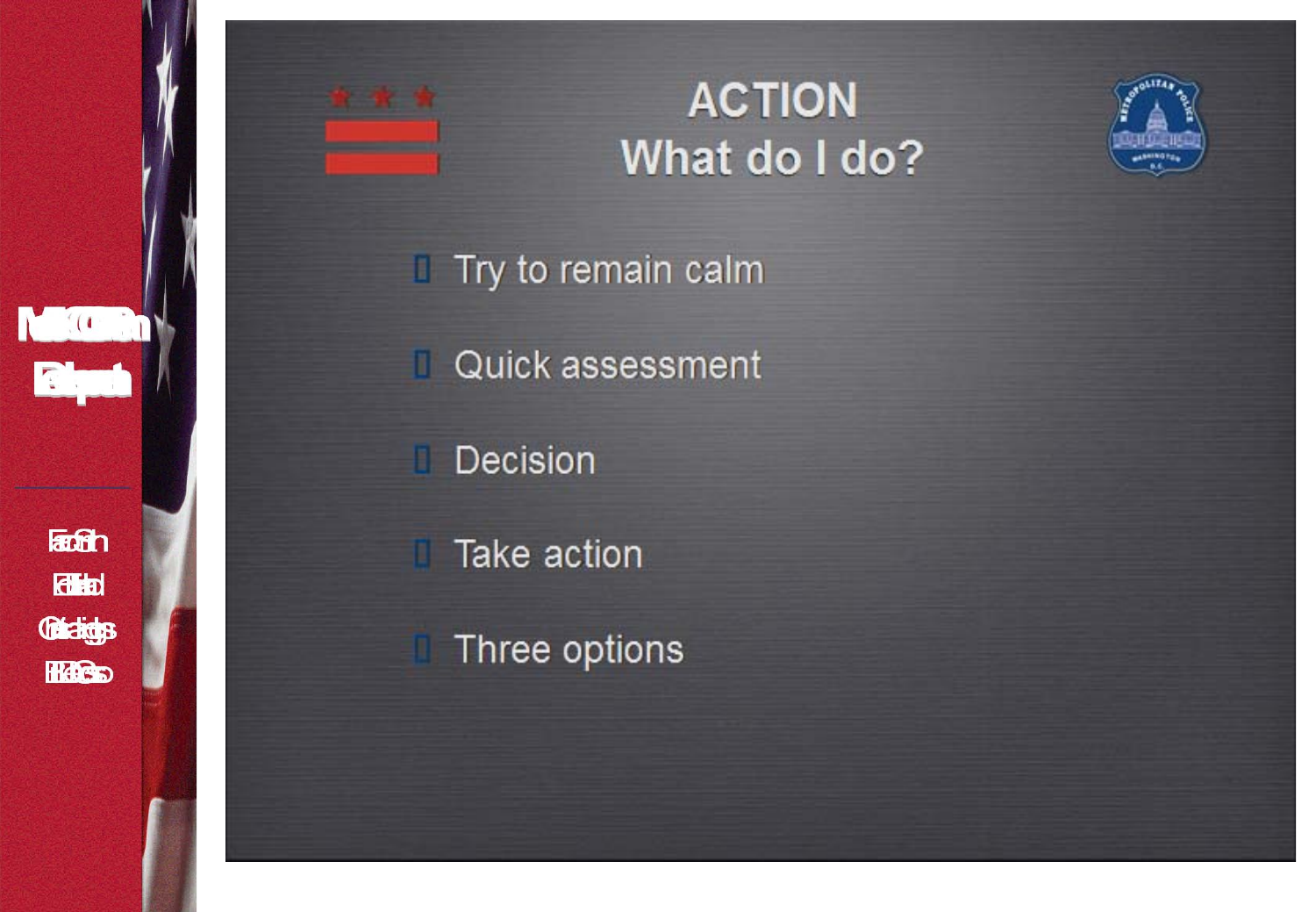

ш



Evacuate, Get out, RUN !!!



I If you can get out...GET OUT !

Encourage others to leave with you (don't get slowed down)

Leave your belongings behind

Once your out, keep others out of the Danger zone.